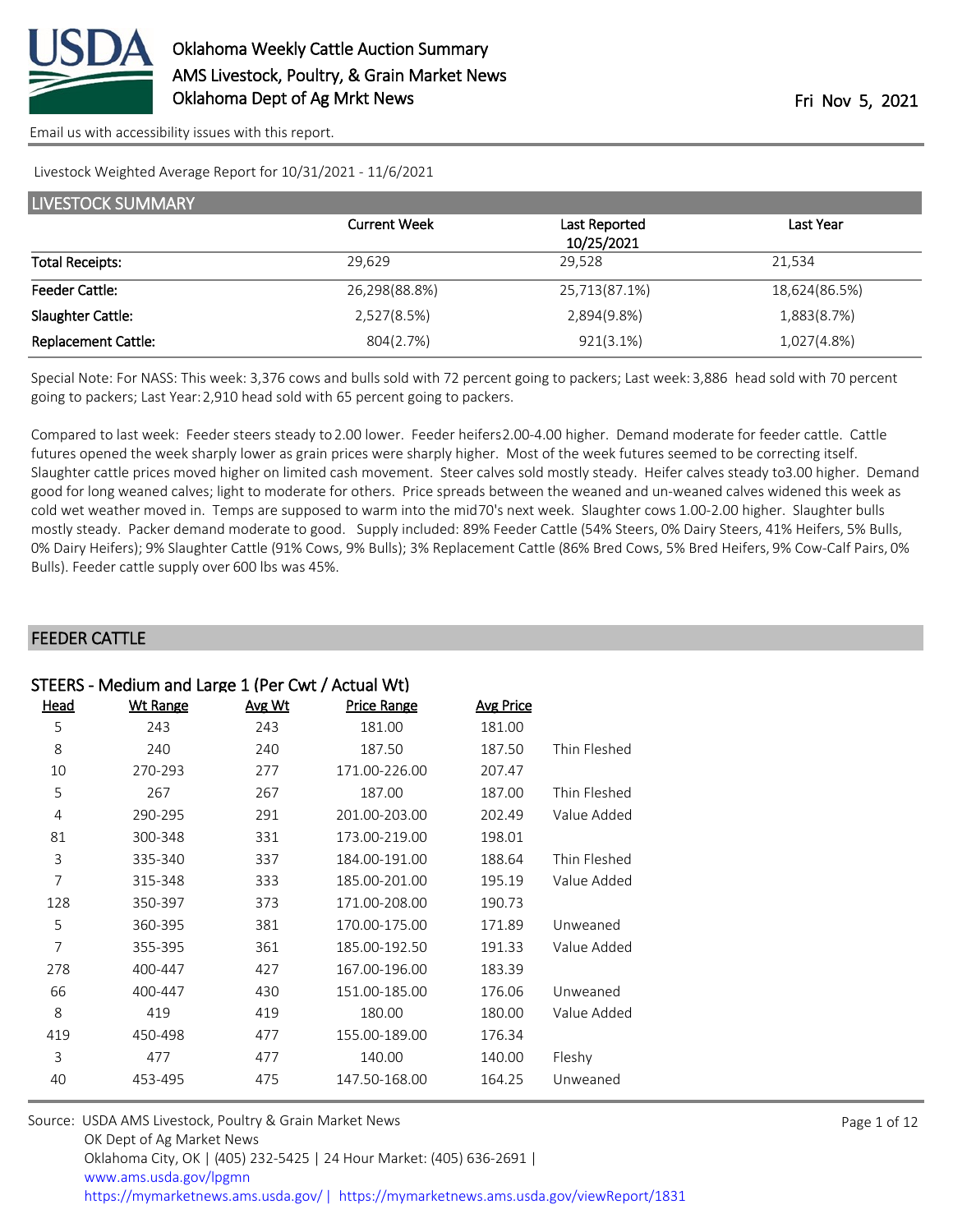

[Email us with accessibility issues with this report.](mailto:mars@ams.usda.gov?subject=508%20issue)

| 6              | 460                                                 | 460    | 170.00             | 170.00           | Value Added  |
|----------------|-----------------------------------------------------|--------|--------------------|------------------|--------------|
| 652            | 500-547                                             | 521    | 156.00-180.50      | 167.57           |              |
| 60             | 513-519                                             | 517    | 177.00-178.00      | 177.74           | Thin Fleshed |
| 148            | 508-548                                             | 530    | 150.00-170.00      | 164.50           | Unweaned     |
| 974            | 550-598                                             | 577    | 148.00-173.00      | 162.36           |              |
| 30             | 551-555                                             | 553    | 173.50-175.00      | 174.15           | Thin Fleshed |
| 110            | 552-595                                             | 576    | 140.00-161.00      | 155.02           | Unweaned     |
| 477            | 600-645                                             | 622    | 138.00-177.50      | 157.73           |              |
| 5              | 602                                                 | 602    | 148.50             | 148.50           | Fleshy       |
| 28             | 611                                                 | 611    | 173.50             | 173.50           | Gaunt        |
| 33             | 601-629                                             | 614    | 168.00-168.50      | 168.27           | Thin Fleshed |
| 194            | 602-643                                             | 616    | 139.00-162.00      | 149.86           | Unweaned     |
| 658            | 650-699                                             | 676    | 136.00-162.00      | 153.04           |              |
| 61             | 652                                                 | 652    | 167.00             | 167.00           | Fancy        |
| $\overline{2}$ | 655                                                 | 655    | 140.50             | 140.50           | Full         |
| $\mathbf{1}$   | 685                                                 | 685    | 161.00             | 161.00           | Thin Fleshed |
| 220            | 673-699                                             | 684    | 130.00-158.00      | 148.31           | Unweaned     |
| 594            | 700-747                                             | 718    | 125.00-164.00      | 154.70           |              |
| 48             | 700-747                                             | 721    | 132.00-144.00      | 140.52           | Unweaned     |
| 835            | 750-799                                             | 778    | 129.00-163.00      | 156.96           |              |
| 48             | 753-776                                             | 761    | 139.50-145.50      | 141.31           | Unweaned     |
| 353            | 800-847                                             | 829    | 124.00-162.50      | 155.92           |              |
| 132            | 860-890                                             | 871    | 126.00-155.50      | 153.46           |              |
| 103            | 900-936                                             | 918    | 108.00-158.50      | 148.64           |              |
| 41             | 903                                                 | 903    | 164.00             | 164.00           | Fancy        |
| 54             | 958-992                                             | 989    | 122.00-150.00      | 148.49           |              |
| 35             | 1011-1046                                           | 1027   | 144.00-155.50      | 152.23           |              |
| $\overline{2}$ | 1100                                                | 1100   | 151.00             | 151.00           |              |
| 23             | 1151                                                | 1151   | 141.25             | 141.25           |              |
|                | STEERS - Medium and Large 1-2 (Per Cwt / Actual Wt) |        |                    |                  |              |
| <b>Head</b>    | <b>Wt Range</b>                                     | Avg Wt | <b>Price Range</b> | <b>Avg Price</b> |              |
| 61             | 300-347                                             | 328    | 160.00-199.00      | 176.20           |              |
| 94             | 355-398                                             | 381    | 150.00-189.00      | 163.54           |              |
| 20             | 367-390                                             | 376    | 154.00-173.00      | 161.84           | Unweaned     |
| 125            | 400-449                                             | 422    | 150.00-178.00      | 171.84           |              |
| 35             | 400-421                                             | 411    | 135.00-155.00      | 144.13           | Unweaned     |

 450-491 473 145.00-177.50 163.65 463-495 481 143.00-160.00 150.70 Unweaned 500-549 526 140.00-170.00 153.57 520-548 532 135.00-151.00 144.43 Unweaned 550-598 581 140.00-162.50 149.49 Source: USDA AMS Livestock, Poultry & Grain Market News

OK Dept of Ag Market News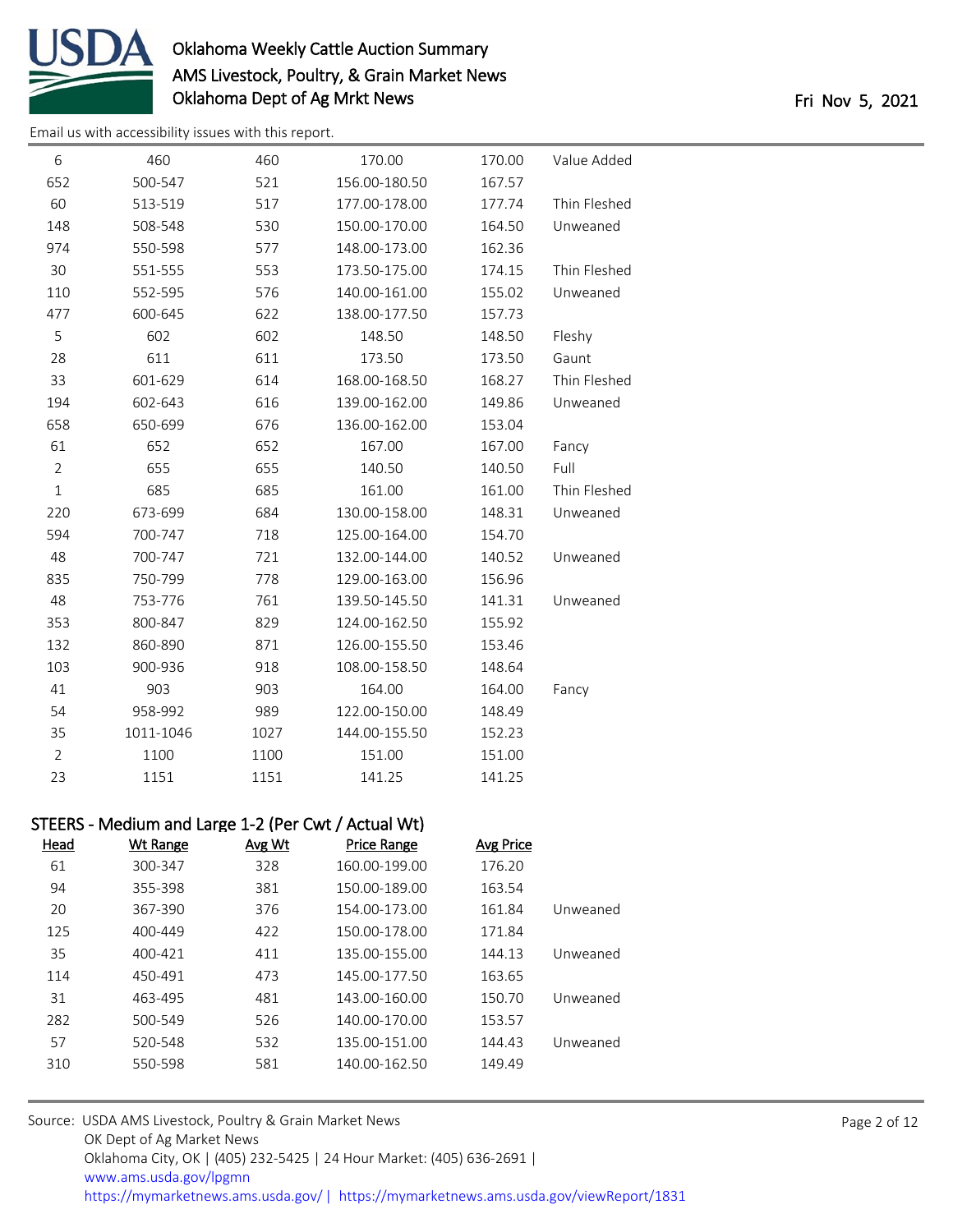

[Email us with accessibility issues with this report.](mailto:mars@ams.usda.gov?subject=508%20issue)

| 44  | 568-597 | 583 | 144.00-149.00 | 146.73 | Unweaned |
|-----|---------|-----|---------------|--------|----------|
| 258 | 602-645 | 622 | 132.00-157.00 | 145.81 |          |
| 59  | 603-640 | 623 | 130.00-147.50 | 141.51 | Unweaned |
| 131 | 650-699 | 675 | 135.00-159.00 | 145.69 |          |
| 25  | 657-699 | 683 | 135.00-149.00 | 141.86 | Unweaned |
| 159 | 704-742 | 716 | 132.00-155.00 | 141.51 |          |
| 23  | 735-747 | 741 | 133.00-145.00 | 139.31 | Unweaned |
| 102 | 755-795 | 770 | 135.00-153.00 | 147.32 |          |
| 30  | 753-791 | 770 | 135.00-137.00 | 136.17 | Unweaned |
| 50  | 802-844 | 837 | 132.00-146.00 | 138.82 |          |
| 34  | 864-890 | 874 | 128.00-158.00 | 140.71 |          |
| 19  | 932-942 | 935 | 125.00-136.00 | 129.02 |          |
| 107 | 952-986 | 967 | 118.00-147.50 | 142.87 |          |

# STEERS - Medium and Large 2 (Per Cwt / Actual Wt)

| <u>Head</u>    | <b>Wt Range</b>                                     | Avg Wt | <b>Price Range</b> | <b>Avg Price</b> |              |  |  |
|----------------|-----------------------------------------------------|--------|--------------------|------------------|--------------|--|--|
| 18             | 265-287                                             | 284    | 151.00-185.00      | 181.42           |              |  |  |
| 33             | 310-343                                             | 329    | 133.00-176.00      | 158.30           |              |  |  |
| $\overline{7}$ | 320-345                                             | 327    | 146.00-150.00      | 147.21           | Unweaned     |  |  |
| 39             | 355-398                                             | 377    | 125.00-183.00      | 157.31           |              |  |  |
| $\mathbf{1}$   | 375                                                 | 375    | 165.00             | 165.00           | Thin Fleshed |  |  |
| 9              | 370-372                                             | 371    | 141.00-155.00      | 150.10           | Unweaned     |  |  |
| 84             | 400-447                                             | 428    | 130.00-171.00      | 152.74           |              |  |  |
| 8              | 413-447                                             | 438    | 140.00-143.00      | 140.71           | Unweaned     |  |  |
| 88             | 450-495                                             | 480    | 124.00-160.00      | 150.57           |              |  |  |
| 41             | 458-498                                             | 480    | 130.00-160.00      | 140.63           | Unweaned     |  |  |
| 96             | 500-547                                             | 518    | 110.00-158.00      | 136.37           |              |  |  |
| 43             | 500-538                                             | 525    | 123.00-135.00      | 124.11           | Unweaned     |  |  |
| 102            | 550-586                                             | 577    | 127.00-155.00      | 139.58           |              |  |  |
| $\mathbf{1}$   | 585                                                 | 585    | 126.00             | 126.00           | Unweaned     |  |  |
| 63             | 600-648                                             | 619    | 121.00-151.00      | 140.08           |              |  |  |
| $\overline{2}$ | 613                                                 | 613    | 121.00             | 121.00           | Unweaned     |  |  |
| 92             | 660-695                                             | 684    | 123.00-145.00      | 134.15           |              |  |  |
| 36             | 700-745                                             | 726    | 121.00-148.00      | 133.23           |              |  |  |
| 12             | 751-790                                             | 760    | 110.00-145.00      | 132.20           |              |  |  |
| 18             | 825-848                                             | 843    | 122.00-146.00      | 143.55           |              |  |  |
| 12             | 858-895                                             | 861    | 134.00-148.50      | 147.24           |              |  |  |
| 21             | 964                                                 | 964    | 143.00             | 143.00           |              |  |  |
| $\mathbf{1}$   | 1060                                                | 1060   | 115.00             | 115.00           |              |  |  |
|                |                                                     |        |                    |                  |              |  |  |
|                | STEERS - Medium and Large 2-3 (Per Cwt / Actual Wt) |        |                    |                  |              |  |  |

Head Wt Range Avg Wt Price Range Avg Price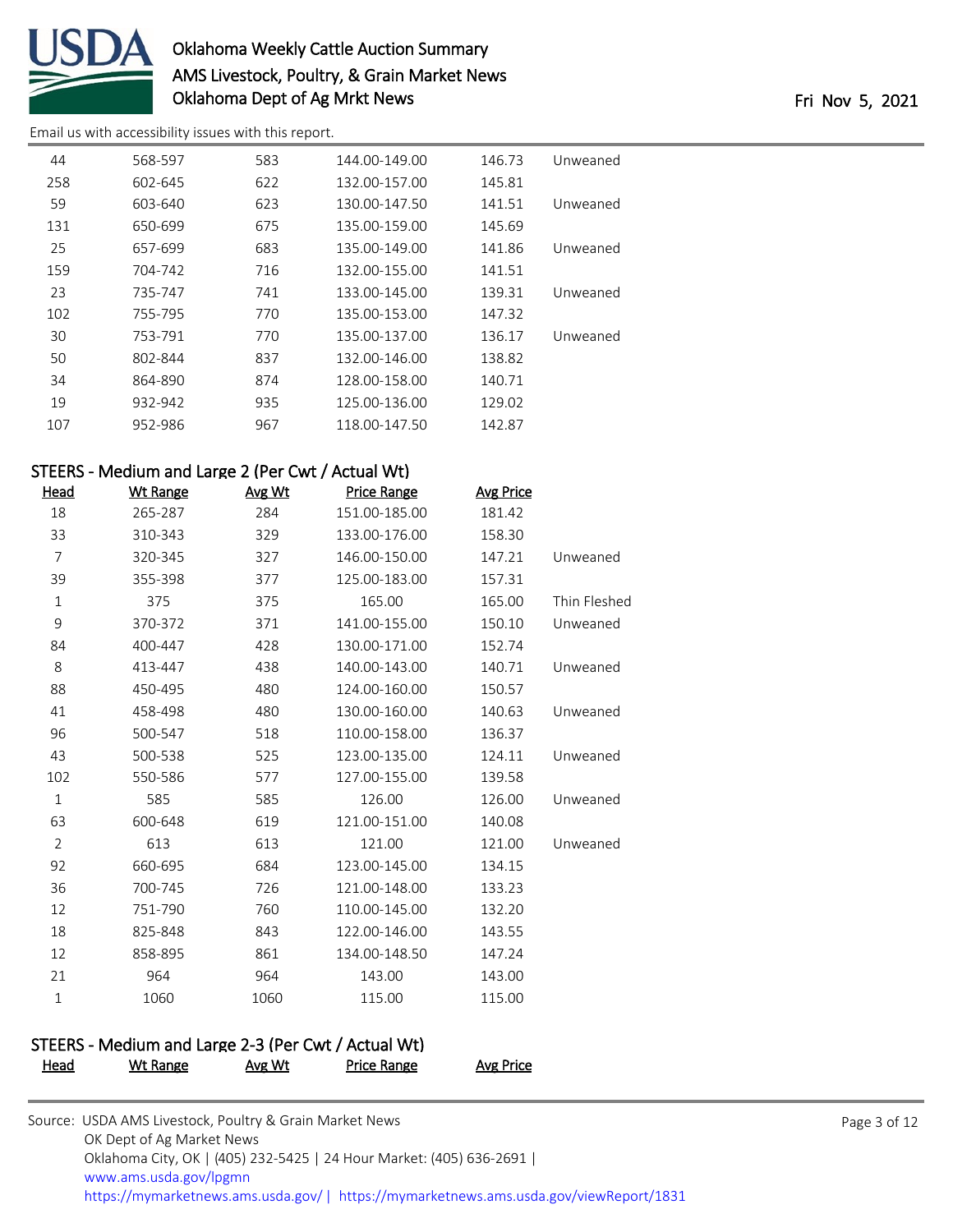

| 400-424 | 42 N            | 135 00-151 00 | 137 54 |
|---------|-----------------|---------------|--------|
|         | 50 <sup>1</sup> | 122 U.V       | 122 QQ |

# STEERS - Medium and Large 3 (Per Cwt / Actual Wt)

| Head | Wt Range | Avg Wt | <b>Price Range</b> | Avg Price |
|------|----------|--------|--------------------|-----------|
| 5.   | 450-460  | 458    | 120.00-135.00      | 132.05    |
| 4    | 561      | 561    | 120.00             | 120.00    |
|      | 680      | 680    | 110.00             | 110.00    |
|      |          |        |                    |           |

# STEERS - Large 1 (Per Cwt / Actual Wt)

| <u>Head</u> | <u>Wt Range</u> | <b>Avg Wt</b> | <b>Price Range</b> | <b>Avg Price</b> |
|-------------|-----------------|---------------|--------------------|------------------|
|             | 682             | 682           | 151.00             | 151.00           |

#### STEERS - Medium 1 (Per Cwt / Actual Wt)

| <u>Head</u> | Wt Range | Avg Wt | Price Range | Avg Price |
|-------------|----------|--------|-------------|-----------|
|             |          |        | 155.00      | 155.00    |

#### DAIRY STEERS - Medium and Large 2-3 (Per Cwt / Actual Wt)

| <u>Head</u> | Wt Range | Avg Wt | Price Range | <b>Avg Price</b> |
|-------------|----------|--------|-------------|------------------|
|             | 370.     | 370    | 110.00      | 110.00           |
|             | 449      | 449    | 103.00      | 103.00           |

#### HEIFERS - Medium and Large 1 (Per Cwt / Actual Wt)

| <u>Head</u> | <b>Wt Range</b> | Avg Wt | <b>Price Range</b> | <b>Avg Price</b> |              |
|-------------|-----------------|--------|--------------------|------------------|--------------|
| 5           | 236             | 236    | 150.00             | 150.00           | Unweaned     |
| 10          | 257-290         | 260    | 158.00-163.25      | 158.58           |              |
| 139         | 300-345         | 326    | 143.00-170.00      | 161.29           |              |
| 9           | 310-340         | 324    | 141.00-150.00      | 145.88           | Unweaned     |
| 208         | 350-399         | 381    | 138.00-179.00      | 157.56           |              |
| 7           | 354             | 354    | 171.00             | 171.00           | Thin Fleshed |
| 26          | 353-395         | 380    | 135.00-149.00      | 142.98           | Unweaned     |
| 302         | 400-449         | 427    | 130.00-165.00      | 150.71           |              |
| 1           | 425             | 425    | 178.00             | 178.00           | Thin Fleshed |
| 48          | 402-433         | 416    | 129.00-152.00      | 145.55           | Unweaned     |
| 4           | 410             | 410    | 163.00             | 163.00           | Value Added  |
| 565         | 455-498         | 475    | 127.00-165.00      | 152.13           |              |
| 22          | 454-473         | 459    | 156.00-164.00      | 161.93           | Thin Fleshed |
| 95          | 454-497         | 478    | 128.00-148.00      | 138.48           | Unweaned     |
| 469         | 500-549         | 522    | 122.00-153.00      | 140.92           |              |
| 3           | 513             | 513    | 137.00             | 137.00           | Full         |
| 19          | 524-530         | 527    | 157.00-158.00      | 157.48           | Thin Fleshed |
| 188         | 500-545         | 520    | 121.00-147.00      | 132.20           | Unweaned     |
|             |                 |        |                    |                  |              |

| Source: USDA AMS Livestock, Poultry & Grain Market News                                |
|----------------------------------------------------------------------------------------|
| OK Dept of Ag Market News                                                              |
| Oklahoma City, OK   (405) 232-5425   24 Hour Market: (405) 636-2691                    |
| www.ams.usda.gov/lpgmn                                                                 |
| https://mymarketnews.ams.usda.gov/   https://mymarketnews.ams.usda.gov/viewReport/1831 |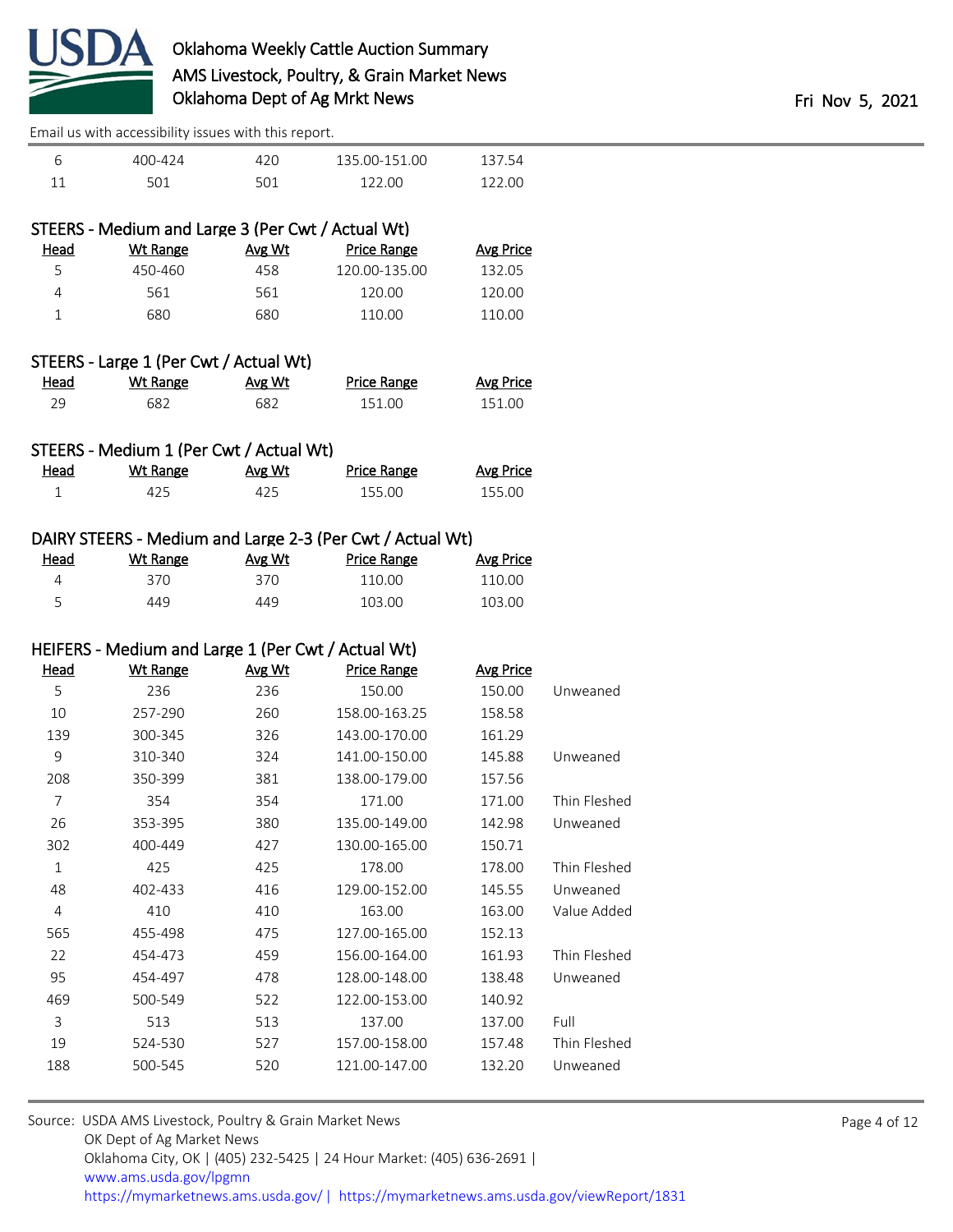

[Email us with accessibility issues with this report.](mailto:mars@ams.usda.gov?subject=508%20issue)

| 572 | 550-599 | 573 | 120.00-155.50 | 144.10 |              |
|-----|---------|-----|---------------|--------|--------------|
| 166 | 552-598 | 577 | 125.00-142.50 | 133.24 | Unweaned     |
| 554 | 600-649 | 626 | 119.00-154.50 | 146.19 |              |
| 3   | 608     | 608 | 151.00        | 151.00 | Thin Fleshed |
| 114 | 600-649 | 630 | 120.00-142.50 | 132.48 | Unweaned     |
| 372 | 650-698 | 675 | 110.00-160.00 | 147.29 |              |
| 14  | 659     | 659 | 155.00        | 155.00 | Thin Fleshed |
| 49  | 655-690 | 661 | 133.00-143.50 | 137.03 | Unweaned     |
| 244 | 700-747 | 724 | 116.00-156.00 | 150.61 |              |
| 34  | 715-743 | 739 | 130.00-139.00 | 132.20 | Unweaned     |
| 316 | 751-798 | 772 | 109.00-155.00 | 150.87 |              |
| 309 | 807-838 | 818 | 112.00-153.00 | 148.67 |              |
| 147 | 850-898 | 873 | 125.00-149.00 | 144.35 |              |
| 64  | 900-939 | 912 | 100.50-148.10 | 144.82 |              |
| 21  | 973-984 | 978 | 125.50-131.00 | 128.56 |              |
|     |         |     |               |        |              |

# HEIFERS - Medium and Large 1-2 (Per Cwt / Actual Wt)

| <u>Head</u>    | <b>Wt Range</b> | Avg Wt | <b>Price Range</b> | <b>Avg Price</b> |              |
|----------------|-----------------|--------|--------------------|------------------|--------------|
| 4              | 213-249         | 231    | 153.00-157.00      | 154.84           |              |
| 7              | 277-278         | 277    | 156.00-171.00      | 166.70           |              |
| 47             | 313-349         | 334    | 145.00-156.00      | 152.33           |              |
| 4              | 343             | 343    | 167.00             | 167.00           | Thin Fleshed |
| $\overline{2}$ | 343             | 343    | 132.00             | 132.00           | Unweaned     |
| 156            | 353-399         | 380    | 130.00-162.00      | 148.27           |              |
| $\mathbf{1}$   | 385             | 385    | 161.00             | 161.00           | Thin Fleshed |
| 15             | 383-398         | 392    | 120.00-146.00      | 130.16           | Unweaned     |
| 180            | 402-444         | 421    | 123.00-153.00      | 146.29           |              |
| 27             | 401-433         | 409    | 131.00-139.00      | 132.99           | Unweaned     |
| 208            | 453-498         | 476    | 125.00-151.00      | 140.40           |              |
| 45             | 455-486         | 479    | 125.00-147.00      | 142.51           | Unweaned     |
| 206            | 500-549         | 525    | 125.00-149.00      | 135.88           |              |
| 62             | 511-549         | 537    | 117.00-138.00      | 128.22           | Unweaned     |
| 249            | 552-598         | 578    | 121.00-150.00      | 141.02           |              |
| 37             | 560-594         | 585    | 123.00-139.00      | 130.75           | Unweaned     |
| 179            | 601-649         | 630    | 110.00-145.00      | 132.19           |              |
| 15             | 611-623         | 615    | 121.00-130.00      | 126.96           | Unweaned     |
| 153            | 655-698         | 666    | 125.00-145.00      | 136.55           |              |
| 37             | 662-688         | 682    | 114.00-129.00      | 124.02           | Unweaned     |
| 121            | 700-733         | 713    | 129.00-147.00      | 136.26           |              |
| 34             | 701-727         | 721    | 127.50-129.00      | 127.84           | Unweaned     |
| 20             | 757-797         | 768    | 114.50-134.00      | 129.28           |              |
| $\overline{2}$ | 757             | 757    | 125.00             | 125.00           | Unweaned     |
|                |                 |        |                    |                  |              |

| Source: USDA AMS Livestock, Poultry & Grain Market News                               |  |  |  |  |
|---------------------------------------------------------------------------------------|--|--|--|--|
| OK Dept of Ag Market News                                                             |  |  |  |  |
| Oklahoma City, OK   (405) 232-5425   24 Hour Market: (405) 636-2691                   |  |  |  |  |
| www.ams.usda.gov/lpgmn                                                                |  |  |  |  |
| https://mymarketnews.ams.usda.gov/  https://mymarketnews.ams.usda.gov/viewReport/1831 |  |  |  |  |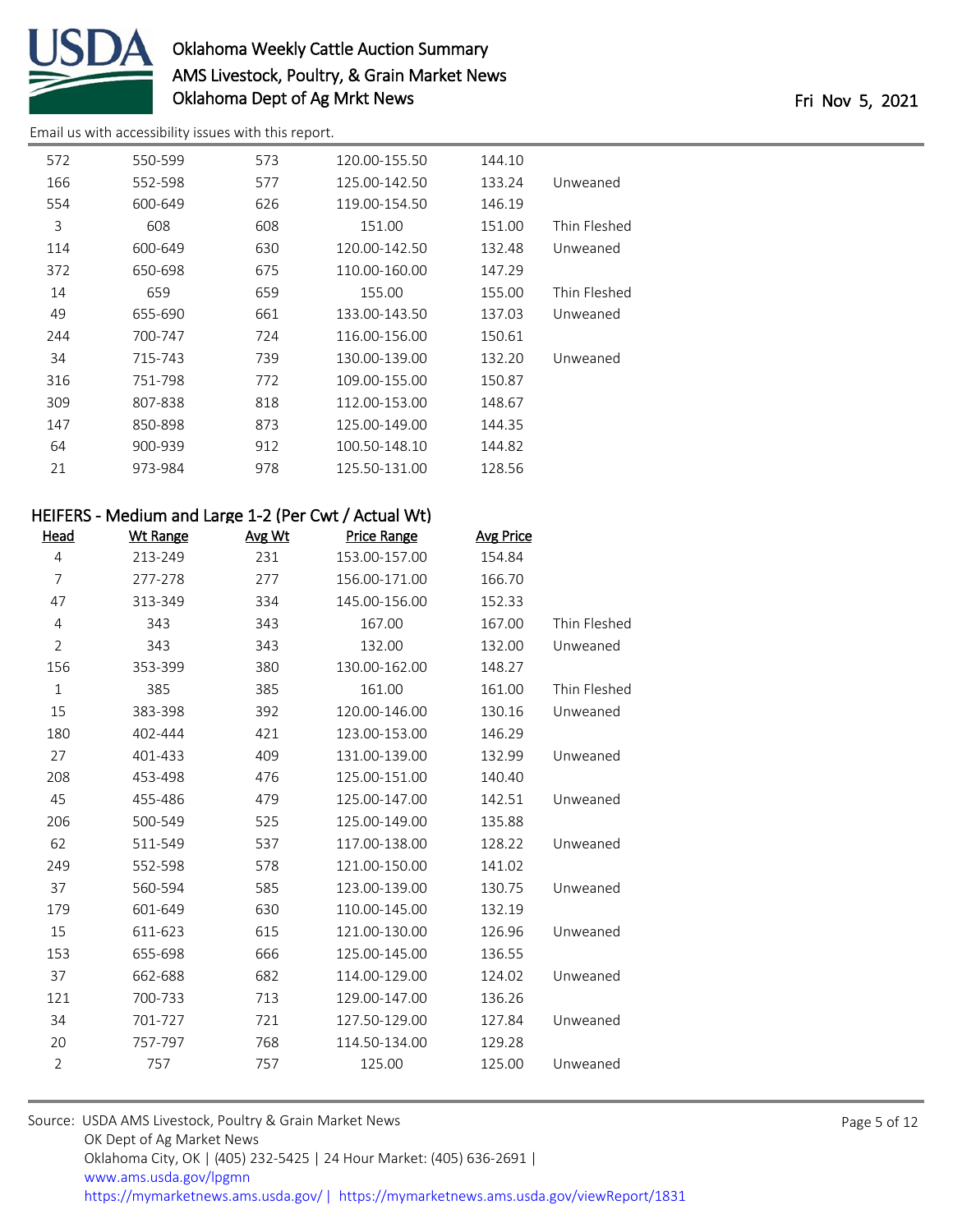

[Email us with accessibility issues with this report.](mailto:mars@ams.usda.gov?subject=508%20issue)

| 31 | 807-847 | 834  | 116.00-140.00 | 132.65 |
|----|---------|------|---------------|--------|
|    | 867-870 | 869  | 104.50-112.00 | 108.26 |
| 12 | 908-913 | 911  | 115.00-129.00 | 121.98 |
| 27 | 984-993 | 987  | 119.00-134.00 | 128.97 |
| b  | 1016    | 1016 | 100.00        | 100.00 |

## HEIFERS - Medium and Large 2 (Per Cwt / Actual Wt)

| <u>Head</u> | <u>Wt Range</u> | <u>Avg Wt</u> | <b>Price Range</b> | <b>Avg Price</b> |          |
|-------------|-----------------|---------------|--------------------|------------------|----------|
| 45          | 300-348         | 326           | 125.00-162.00      | 136.99           |          |
| 5           | 304             | 304           | 132.00             | 132.00           | Unweaned |
| 112         | 350-398         | 370           | 120.00-155.00      | 134.91           |          |
| 13          | 350-388         | 368           | 117.00-135.00      | 127.78           | Unweaned |
| 102         | 400-445         | 426           | 115.00-151.00      | 130.59           |          |
| 71          | 450-495         | 473           | 116.00-144.50      | 126.52           |          |
| 18          | 455-475         | 458           | 107.00-131.00      | 114.13           | Unweaned |
| 30          | 500-546         | 526           | 111.00-137.00      | 126.72           |          |
| 14          | 505-527         | 525           | 116.00-118.00      | 117.86           | Unweaned |
| 76          | 550-598         | 579           | 108.00-145.00      | 118.16           |          |
| 24          | 555-584         | 568           | 125.00-130.00      | 125.20           | Unweaned |
| 38          | 600-643         | 630           | 110.00-146.00      | 136.94           |          |
| 4           | 627             | 627           | 119.00             | 119.00           | Unweaned |
| 15          | 660-685         | 671           | 110.00-137.00      | 120.49           |          |
| 3           | 666             | 666           | 100.00             | 100.00           | Unweaned |
| 3           | 733-745         | 737           | 110.00-128.00      | 116.07           |          |
| 32          | 755-790         | 770           | 110.00-126.00      | 116.66           |          |
| $\mathbf 1$ | 840             | 840           | 112.00             | 112.00           |          |
| $\mathbf 1$ | 880             | 880           | 103.00             | 103.00           |          |
| 8           | 1004-1030       | 1007          | 100.00-105.00      | 100.64           |          |
| 6           | 1147            | 1147          | 80.50              | 80.50            |          |

| HEIFERS - Medium and Large 2-3 (Per Cwt / Actual Wt) |          |        |             |           |  |
|------------------------------------------------------|----------|--------|-------------|-----------|--|
| Head                                                 | Wt Range | Avg Wt | Price Range | Avg Price |  |
|                                                      | 362.     | 362    | 119.50      | 119.50    |  |

| HEIFERS - Medium and Large 3 (Per Cwt / Actual Wt) |  |
|----------------------------------------------------|--|
|----------------------------------------------------|--|

| Head | Wt Range | Avg Wt | <b>Price Range</b> | Avg Price |
|------|----------|--------|--------------------|-----------|
|      | 495      | 495    | 110.00             | 110.00    |
|      | 500-535  | 511    | 101.00-119.00      | 104.95    |
|      | 645      | 645    | 115.00             | 115.00    |
|      | 705      | 705    | 101.00             | 101.00    |
|      | 765-775  | 770    | 110.00-111.00      | 110.50    |
|      |          |        |                    |           |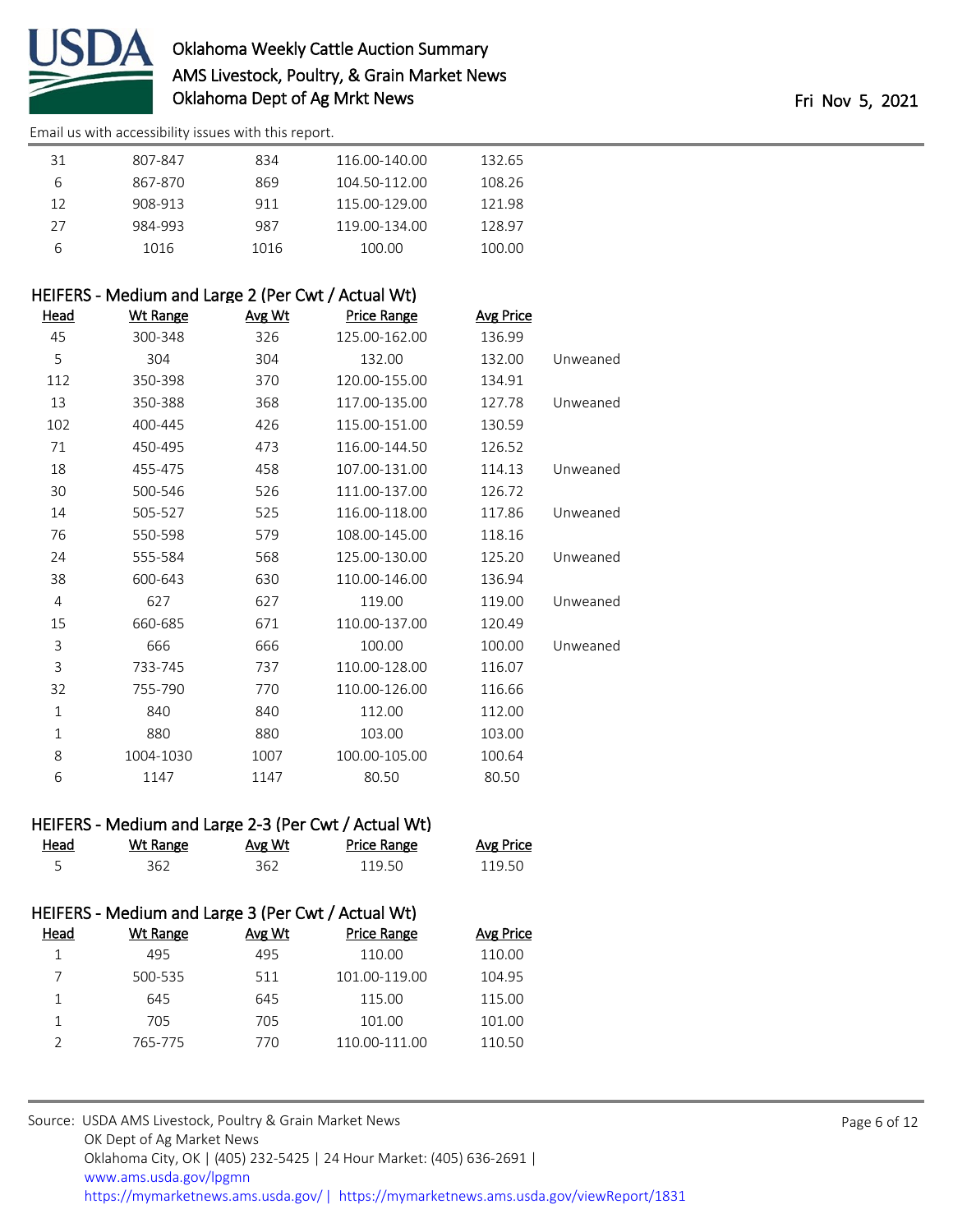

|              | HEIFERS - Small and Medium 2 (Per Cwt / Actual Wt) |        |                    |                  |          |
|--------------|----------------------------------------------------|--------|--------------------|------------------|----------|
| Head         | <b>Wt Range</b>                                    | Avg Wt | <b>Price Range</b> | <b>Avg Price</b> |          |
| 14           | 303                                                | 303    | 137.00             | 137.00           |          |
| 16           | 353                                                | 353    | 130.50             | 130.50           |          |
|              | BULLS - Medium and Large 1 (Per Cwt / Actual Wt)   |        |                    |                  |          |
| Head         | <b>Wt Range</b>                                    | Avg Wt | <b>Price Range</b> | <b>Avg Price</b> |          |
| 4            | 280-283                                            | 282    | 190.00-206.00      | 202.03           |          |
| 25           | 305-348                                            | 325    | 170.00-201.00      | 190.00           |          |
| 32           | 350-396                                            | 376    | 165.00-205.00      | 179.89           |          |
| 22           | 355-379                                            | 372    | 165.00-187.50      | 182.27           | Unweaned |
| 24           | 400-448                                            | 415    | 167.00-186.00      | 178.97           |          |
| 14           | 424-440                                            | 427    | 148.00-163.00      | 155.86           | Unweaned |
| 107          | 450-498                                            | 477    | 150.00-178.00      | 162.46           |          |
| 8            | 465-492                                            | 485    | 153.00-155.00      | 154.51           | Unweaned |
| 131          | 500-548                                            | 520    | 145.00-161.00      | 152.96           |          |
| 5            | 522-543                                            | 535    | 156.00             | 156.00           | Unweaned |
| 25           | 555-595                                            | 571    | 134.00-147.00      | 141.79           |          |
| 36           | 558-598                                            | 572    | 130.00-149.00      | 141.81           | Unweaned |
| 35           | 600-648                                            | 617    | 127.00-141.00      | 137.37           |          |
| 11           | 606-635                                            | 622    | 139.00-143.00      | 140.84           | Unweaned |
| 22           | 650-693                                            | 670    | 127.00-141.00      | 131.72           |          |
| 10           | 705-725                                            | 717    | 118.00-133.00      | 126.10           |          |
| 9            | 750-760                                            | 757    | 111.00-128.00      | 116.08           |          |
| $\mathbf{1}$ | 870                                                | 870    | 115.00             | 115.00           |          |

## BULLS - Medium and Large 1-2 (Per Cwt / Actual Wt)

| Head | Wt Range | Avg Wt | <b>Price Range</b> | <b>Avg Price</b> |          |
|------|----------|--------|--------------------|------------------|----------|
| 3    | 302      | 302    | 180.00             | 180.00           |          |
| 5    | 373      | 373    | 171.00             | 171.00           |          |
| 2    | 365      | 365    | 144.00             | 144.00           | Unweaned |
| 14   | 403-440  | 423    | 131.00-167.00      | 151.28           |          |
| 4    | 456      | 456    | 147.00             | 147.00           | Unweaned |
| 3    | 508      | 508    | 139.00             | 139.00           | Unweaned |
| 14   | 568-591  | 579    | 138.00-145.00      | 140.53           |          |
| 10   | 559-575  | 567    | 134.00-138.00      | 136.03           | Unweaned |
| 19   | 610-648  | 632    | 125.00-137.00      | 130.56           |          |
| 7    | 606      | 606    | 132.00             | 132.00           | Unweaned |
| 30   | 651-692  | 664    | 128.00-139.00      | 132.57           |          |
| 7    | 756-773  | 766    | 125.00-130.00      | 127.12           |          |

# BULLS - Medium and Large 2 (Per Cwt / Actual Wt)

| Head | Wt Range                                                | Avg Wt | Price Range                                                         | Avg Price                                                                              |              |
|------|---------------------------------------------------------|--------|---------------------------------------------------------------------|----------------------------------------------------------------------------------------|--------------|
|      | Source: USDA AMS Livestock, Poultry & Grain Market News |        |                                                                     |                                                                                        | Page 7 of 12 |
|      | OK Dept of Ag Market News                               |        |                                                                     |                                                                                        |              |
|      |                                                         |        | Oklahoma City, OK   (405) 232-5425   24 Hour Market: (405) 636-2691 |                                                                                        |              |
|      | www.ams.usda.gov/lpgmn                                  |        |                                                                     |                                                                                        |              |
|      |                                                         |        |                                                                     | https://mymarketnews.ams.usda.gov/   https://mymarketnews.ams.usda.gov/viewReport/1831 |              |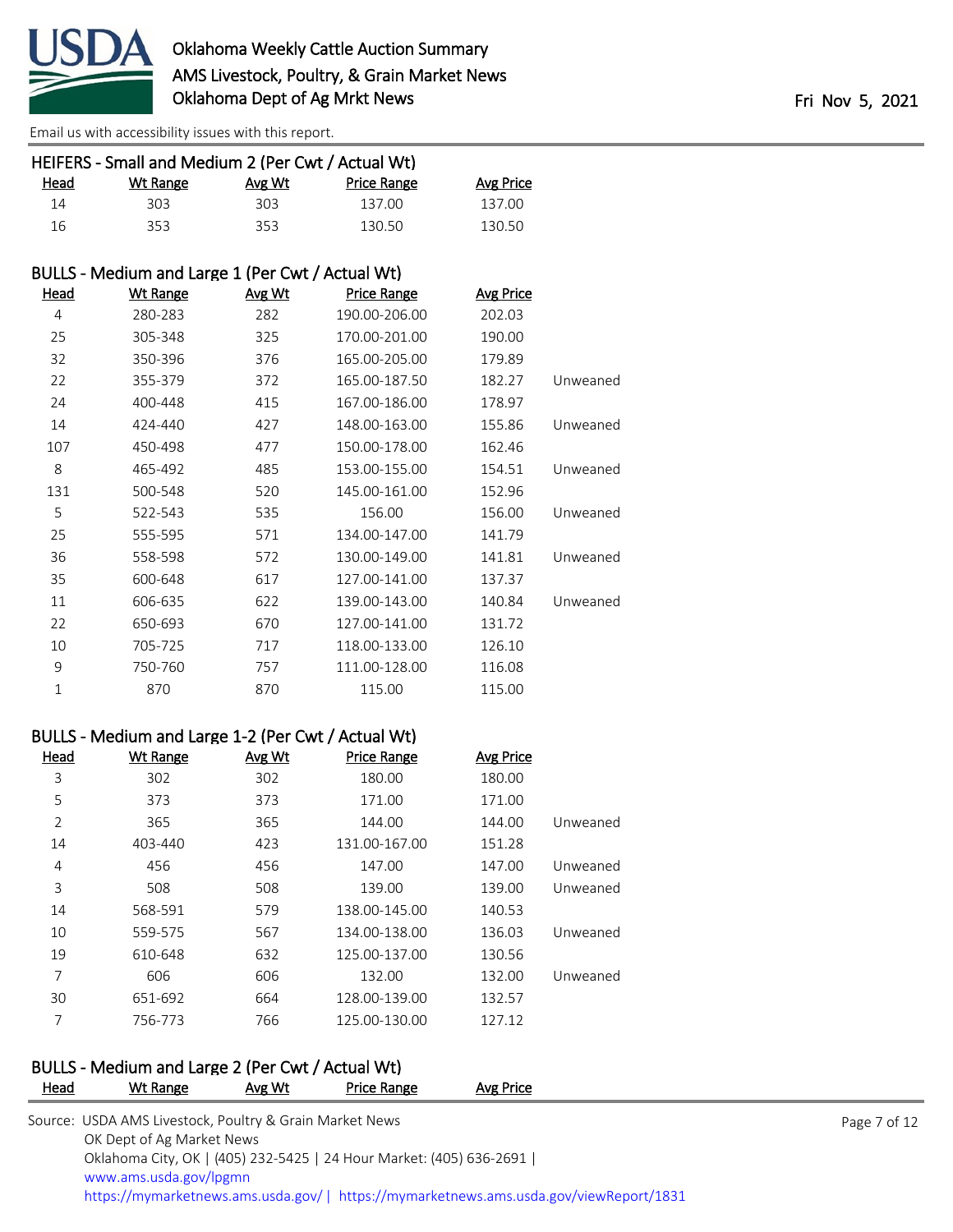

[Email us with accessibility issues with this report.](mailto:mars@ams.usda.gov?subject=508%20issue)

| 8  | 310-345 | 337 | 146.00-178.00 | 159.72 |          |
|----|---------|-----|---------------|--------|----------|
| 48 | 362-397 | 386 | 133.00-170.00 | 148.91 |          |
| 40 | 400-440 | 425 | 131.00-165.00 | 149.38 |          |
| 31 | 454-497 | 477 | 133.00-154.00 | 142.61 |          |
| 1  | 455     | 455 | 153.00        | 153.00 | Unweaned |
| 14 | 500-545 | 519 | 122.00-142.00 | 139.04 |          |
| 1  | 515     | 515 | 131.00        | 131.00 | Unweaned |
| 18 | 550-592 | 567 | 101.00-140.00 | 128.22 |          |
| 7  | 610-645 | 630 | 109.00-132.00 | 123.03 |          |
| 10 | 655-690 | 677 | 115.00-131.00 | 124.71 |          |
| 15 | 651-663 | 658 | 127.00-137.00 | 130.96 | Unweaned |
| 7  | 703-730 | 717 | 112.00-125.00 | 120.02 |          |
| 29 | 770-788 | 787 | 110.00-122.50 | 122.08 |          |

# DAIRY HEIFERS - Medium and Large 2-3 (Per Cwt / Actual Wt)

| <u>Head</u> | Wt Range                | Avg Wt | <b>Price Range</b> | Avg Price |
|-------------|-------------------------|--------|--------------------|-----------|
|             |                         |        | 115 OO             | 115 OO    |
|             | <b>SLAUGHTER CATTLE</b> |        |                    |           |

## COWS - Breaker 75-80% (Per Cwt / Actual Wt)

| Head | Wt Range  | Avg Wt | Price Range | Avg Price | Dressing             |
|------|-----------|--------|-------------|-----------|----------------------|
| 162  | 1155-1735 | 1438   | 60.00-73.50 | 66.90     | Average              |
|      | 885       | 885    | 67.00       | 67.00     | Average Light Weight |
| 52   | 1145-1865 | 1600   | 69.00-82.00 | 74.59     | High                 |
| 78   | 1242-1760 | 1413   | 52.00-66.50 | 62.78     | Low                  |

#### COWS - Boner 80-85% (Per Cwt / Actual Wt)

| <u>Head</u>   | Wt Range  | Avg Wt | <b>Price Range</b> | Avg Price | <b>Dressing</b>        |
|---------------|-----------|--------|--------------------|-----------|------------------------|
| 347           | 1000-1720 | 1277   | 55.00-68.00        | 62.57     | Average                |
| 5             | 715-965   | 883    | 53.00-63.00        | 58.82     | Average Light Weight   |
| 1             | 1200      | 1200   | 81.00              | 81.00     | Average Return to Feed |
| 39            | 1155-1455 | 1266   | 60.00-73.00        | 65.84     | High                   |
| 141           | 1005-1465 | 1186   | 45.00-61.50        | 56.04     | Low                    |
| 8             | 885-990   | 950    | 42.00-52.00        | 47.20     | Low Light Weight       |
| 4             | 1035-1155 | 1099   | 42.00-49.00        | 46.05     | Very Low               |
| $\mathcal{P}$ | 740-935   | 838    | 38.00-39.00        | 38.56     | Very Low Light Weight  |

## COWS - Lean 85-90% (Per Cwt / Actual Wt) Head Wt Range Avg Wt Price Range Avg Price Dressing 1005-4095 1200 46.00-62.00 56.39 Average 730-995 913 38.00-56.50 46.73 Average Light Weight 945 945 56.00 56.00 Average Return to Feed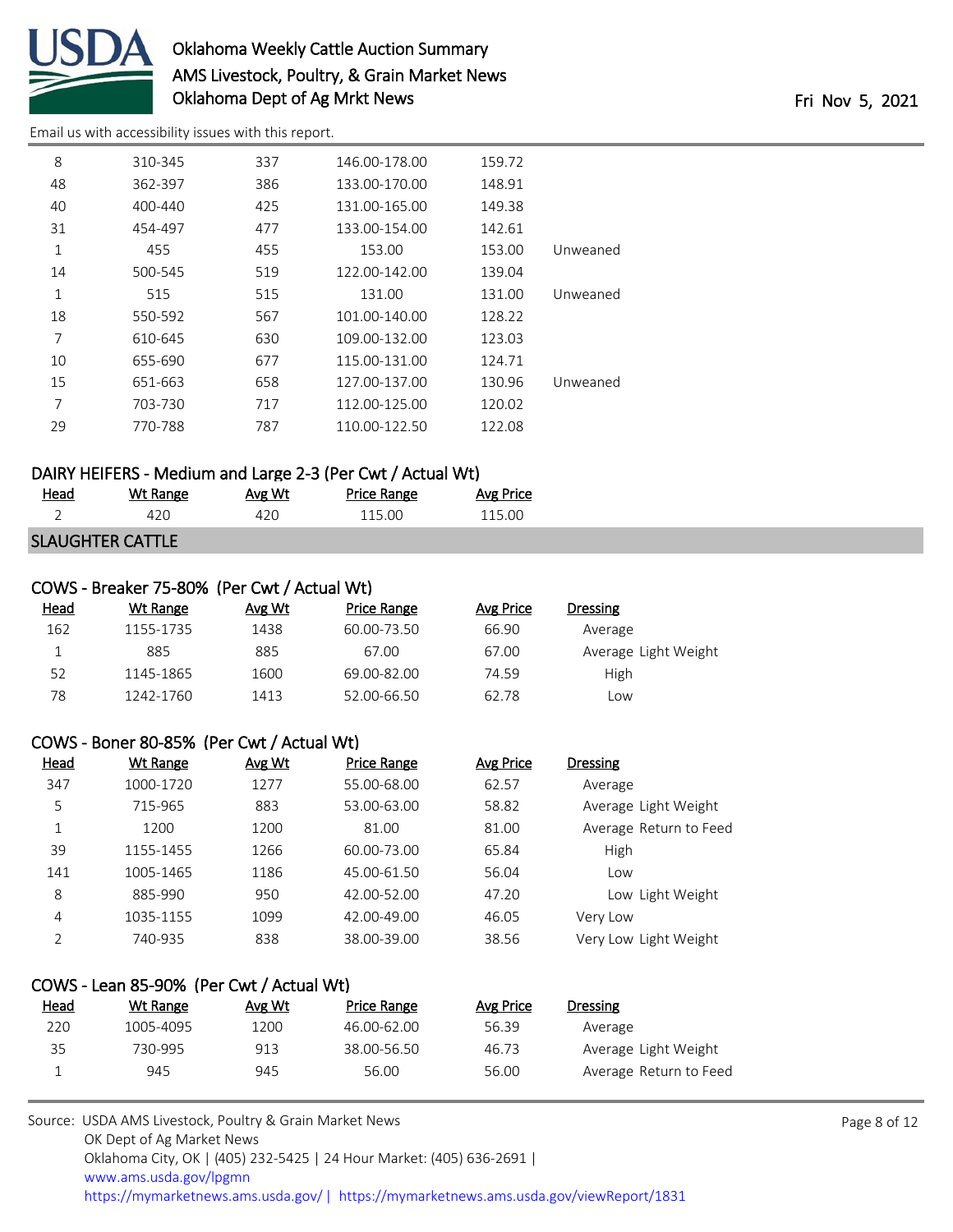

[Email us with accessibility issues with this report.](mailto:mars@ams.usda.gov?subject=508%20issue)

| 26  | 1000-1355 | 1148 | 59.00-66.00 | 60.84 | High                  |
|-----|-----------|------|-------------|-------|-----------------------|
| 11  | 750-995   | 919  | 44.00-60.00 | 47.03 | High Light Weight     |
| 217 | 1000-1270 | 1084 | 36.00-54.00 | 46.62 | Low                   |
| 36  | 520-995   | 936  | 30.00-49.00 | 41.49 | Low Light Weight      |
| 30  | 1003-1125 | 1066 | 25.00-44.00 | 36.47 | Very Low              |
| 53  | 656-975   | 840  | 15.00-40.00 | 30.45 | Very Low Light Weight |
|     |           |      |             |       |                       |

# BULLS - 1 (Per Cwt / Actual Wt)

| <u>Head</u> | Wt Range  | Avg Wt | Price Range | Avg Price | Dressing |  |
|-------------|-----------|--------|-------------|-----------|----------|--|
| 8           | 1345-1970 | 1639   | 77.00-81.00 | 78.80     | Average  |  |
| 4           | 1750-1935 | 1869   | 82.00-99.00 | 87.53     | High     |  |
| 10          | 1345-1665 | 1460   | 58.00-74.00 | 70.71     | LOW.     |  |

# BULLS - 1-2 (Per Cwt / Actual Wt)

| <u>Head</u> | Wt Range  | Avg Wt | Price Range  | Avg Price | <b>Dressing</b>  |
|-------------|-----------|--------|--------------|-----------|------------------|
| 68          | 1333-2210 | 1721   | 80.00-92.00  | 84.75     | Average          |
| 18          | 1440-2180 | 1915   | 82.00-105.00 | 93.51     | <b>High</b>      |
| 25          | 1195-1935 | 1528   | 68.00-80.00  | 74.77     | Low              |
| כ           | 1122-1345 | 1212   | 60.00-77.00  | 70.25     | Low Light Weight |

#### BULLS - 2 (Per Cwt / Actual Wt)

| <u>Head</u> | Wt Range        | Avg Wt | Price Range | Avg Price | Dressing |
|-------------|-----------------|--------|-------------|-----------|----------|
| -           | $-2065$<br>1205 |        | ገ_ՋՈ        | 0.5b      | werage   |
|             |                 |        |             |           |          |

#### REPLACEMENT CATTLE

## BRED COWS - Medium and Large 1 (Per Head / Actual Wt)

| <u>Age</u> | Stage          | Head           | Wt Range  | Avg Wt | <b>Price Range</b> | Avg Price |
|------------|----------------|----------------|-----------|--------|--------------------|-----------|
| $2 - 4$    | Τ1             | 7              | 969-1200  | 1068   | 800.00-1000.00     | 896.31    |
| $2 - 4$    | T <sub>2</sub> | 5              | 1003-1250 | 1076   | 900.00-935.00      | 907.29    |
| $2 - 4$    | T <sub>3</sub> | $\overline{2}$ | 1195-1200 | 1198   | 1000.00            | 1000.00   |
| $2 - 8$    | $T1-2$         | $\mathfrak{D}$ | 1390-1625 | 1508   | 1050.00-1125.00    | 1090.42   |
| $5 - 8$    | Τ1             | $\mathbf{1}$   | 1260      | 1260   | 1000.00            | 1000.00   |
| $5 - 8$    | T <sub>2</sub> | 23             | 1050-1450 | 1248   | 685.00-1250.00     | 958.01    |
| $5 - 8$    | T <sub>3</sub> | 3              | 1075-1120 | 1090   | 685.00-1160.00     | 1000.42   |
| >8         | T <sub>2</sub> | 23             | 1119-1344 | 1218   | 650.00-800.00      | 719.13    |
| >8         | TЗ             | 7              | 1130-1370 | 1270   | 700.00-875.00      | 762.91    |
|            |                |                |           |        |                    |           |

## BRED COWS - Medium and Large 1-2 (Per Head / Actual Wt)

| Age     | Stage | Head | Wt Range  | Avg Wt | <b>Price Range</b> | Avg Price |
|---------|-------|------|-----------|--------|--------------------|-----------|
| $2 - 4$ |       | 39   | 660-1535  | 964    | 600.00-1285.00     | 864.93    |
| $2 - 4$ |       |      | 1282-1400 | 1321   | 875.00-1200.00     | 1085.22   |
| $2 - 8$ | T1-2  |      | 900-1305  | 1072   | 800.00-950.00      | 876.26    |
|         |       |      |           |        |                    |           |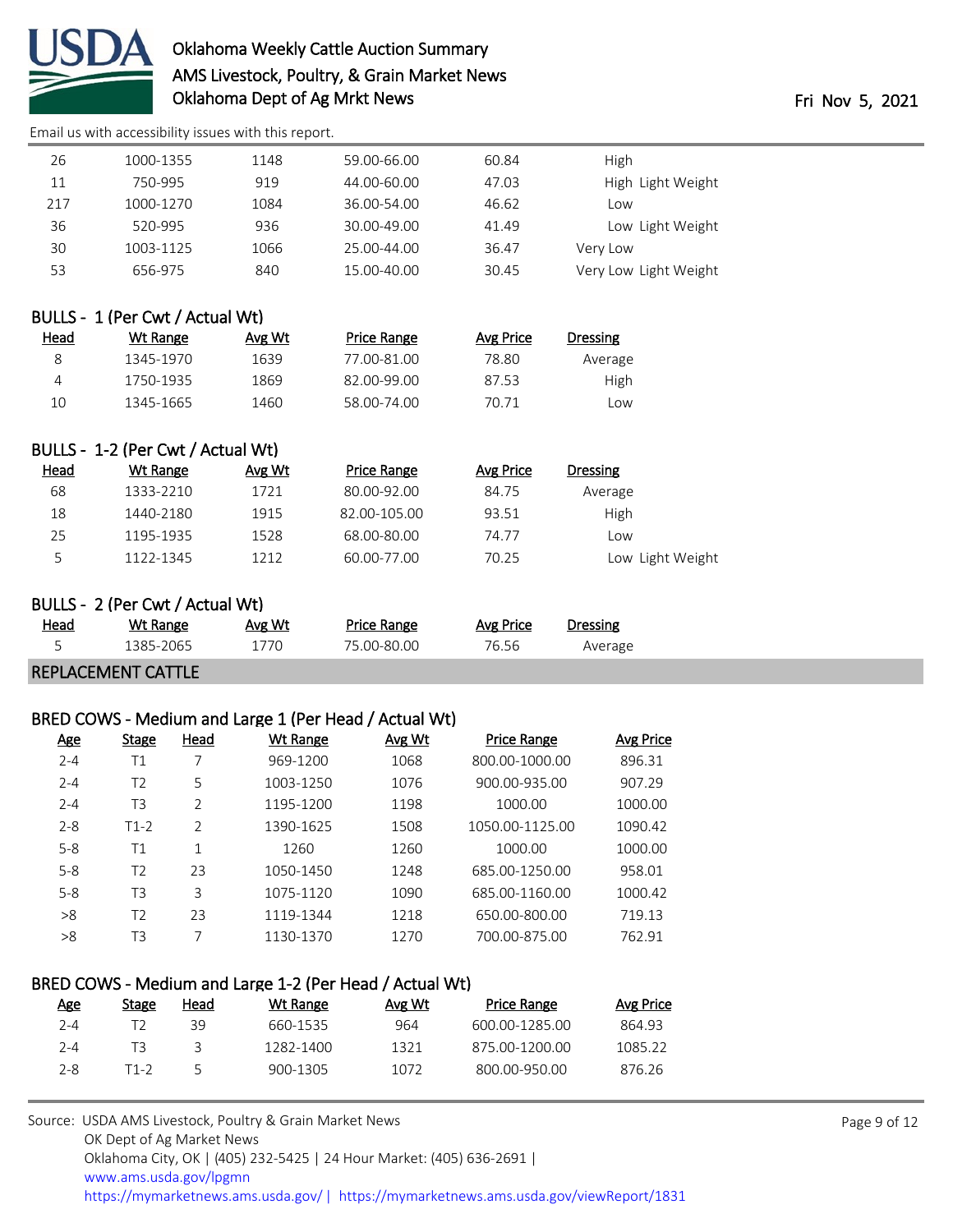

[Email us with accessibility issues with this report.](mailto:mars@ams.usda.gov?subject=508%20issue)

| $2 - 8$ | $T1-3$         | 1   | 825       | 825  | 850.00         | 850.00 |
|---------|----------------|-----|-----------|------|----------------|--------|
| $2 - 8$ | T <sub>2</sub> | 15  | 861-965   | 901  | 775.00-950.00  | 887.77 |
| $2 - 8$ | T3             | 1   | 1125      | 1125 | 925.00         | 925.00 |
| $5 - 8$ | Τ1             | 4   | 1114-1317 | 1216 | 700.00-860.00  | 786.68 |
| $5 - 8$ | $T1-2$         | 2   | 798       | 798  | 825.00         | 825.00 |
| $5 - 8$ | T <sub>2</sub> | 117 | 830-1522  | 1206 | 625.00-1074.99 | 912.01 |
| $5 - 8$ | T3             | 13  | 1020-1443 | 1278 | 800.00-1025.00 | 984.23 |
| >8      | Τ1             | 3   | 1063      | 1063 | 550.00         | 550.00 |
| >8      | T2             | 41  | 1064-1380 | 1252 | 550.00-900.00  | 819.67 |
| >8      | T3             | 4   | 1100-1175 | 1149 | 710.00-825.00  | 770.71 |

# BRED COWS - Medium and Large 1-2 (Per Head / Estimate Wt)

| Age | Stage | Head | Wt Range  | Avg Wt | <b>Price Range</b> | Avg Price |
|-----|-------|------|-----------|--------|--------------------|-----------|
| 7-4 | T1-2  |      | 1250.     | 1250   | ROO OO             | 800.00    |
| 5-8 |       |      | 1100-1300 | 1242   | 1075 00-1275 00    | 1182.29   |

# BRED COWS - Medium and Large 2 (Per Head / Actual Wt)

| <u>Age</u> | Stage | Head | Wt Range | Avg Wt | <b>Price Range</b> | Avg Price |
|------------|-------|------|----------|--------|--------------------|-----------|
| $2 - 4$    | Τ1    |      | 950      | 950    | 710.00             | 710.00    |
| $2 - 8$    | T1-2  | 4    | 710-985  | 818    | 675.00-775.00      | 717.58    |
| $2 - 8$    | T2    |      | 965      | 965    | 625.00             | 625.00    |
| $2 - 8$    | T3    |      | 845      | 845    | 700.00             | 700.00    |
| $5 - 8$    | Τ1    |      | 870-893  | 886    | 650.00-700.00      | 685.98    |
| $5 - 8$    | T2    | 4    | 760-1050 | 929    | 635.00-710.00      | 671.74    |

## BRED COWS - Medium and Large 2 (Per Head / Estimate Wt)

| <u>Age</u> | Stage | Head | Wt Range | Avg Wt | Price Range   | <b>Avg Price</b> |
|------------|-------|------|----------|--------|---------------|------------------|
|            |       |      | 150-1210 | 1201.  | 775 00-850 00 | 799 29           |

## BRED COWS - Small and Medium 3 (Per Head / Actual Wt)

| <u>Age</u> | Stage | Head | Wt Range | Avg Wt | <b>Price Range</b> | <u>Avg Price</u> |
|------------|-------|------|----------|--------|--------------------|------------------|
| 2-8        | ⊺1-2  |      | 915      | 915    | 525.00             | 525.00           |
| 2-8        |       |      | 845-870  | 858    | 500.00-550.00      | 525.36           |

## BRED HEIFERS - Medium and Large 1-2 (Per Head / Actual Wt)

| Age | Stage | Head | Wt Range | Avg Wt | Price Range   | Avg Price |
|-----|-------|------|----------|--------|---------------|-----------|
| <2  |       |      | 1045     | 1045   | 950.00        | 950.00    |
| 2-4 |       |      | 895-1205 | 1050   | 600.00-850.00 | 743.45    |
| 2-4 |       | 19   | 969-1020 | 990    | 835.00-925.00 | 874.02    |

#### COW-CALF PAIRS - Medium and Large 1 w/ <150 lbs calf (Per Family / Actual Wt) Age Stage Head Wt Range Avg Wt Price Range Avg Price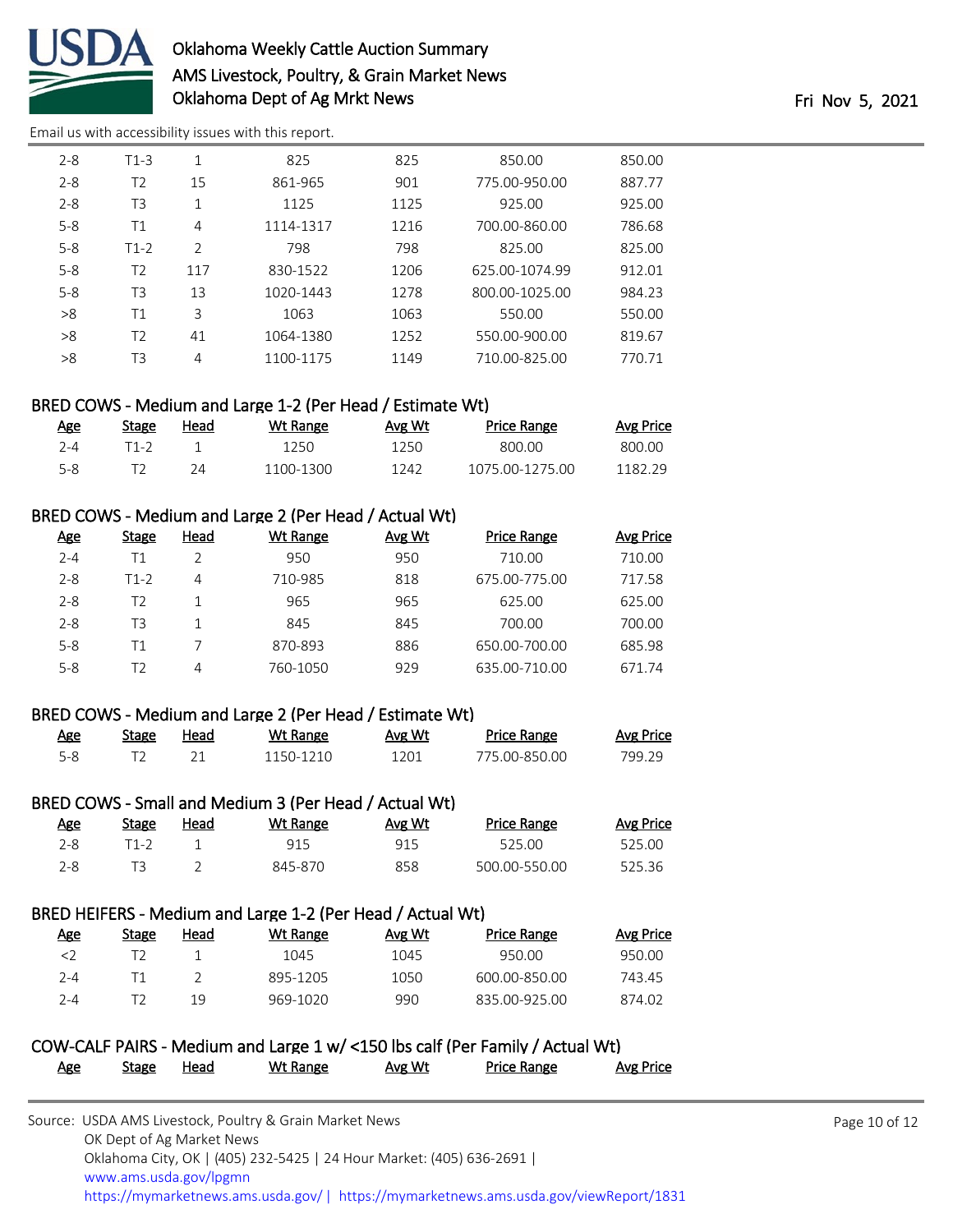

| Email us with accessibility issues with this report. |  |
|------------------------------------------------------|--|
|------------------------------------------------------|--|

| Age                   |                         |                      |                  |                |                                                                                                     |                            |
|-----------------------|-------------------------|----------------------|------------------|----------------|-----------------------------------------------------------------------------------------------------|----------------------------|
|                       | <b>Stage</b>            | <b>Head</b>          | <b>Wt Range</b>  | Avg Wt         | COW-CALF PAIRS - Medium and Large 2 w/ <150 lbs calf (Per Head / Actual Wt)<br><b>Price Range</b>   | <b>Avg Price</b>           |
|                       |                         |                      | 1250             |                |                                                                                                     |                            |
| <b>Age</b><br>$5-8$   | <b>Stage</b><br>$\circ$ | Head<br>$\mathbf{1}$ | <b>Wt Range</b>  | Avg Wt<br>1250 | <b>Price Range</b><br>760.00                                                                        | <b>Avg Price</b><br>760.00 |
|                       |                         |                      |                  |                | COW-CALF PAIRS - Medium and Large 2 w/ <150 lbs calf (Per Family / Estimate Wt)                     |                            |
|                       |                         |                      |                  |                |                                                                                                     |                            |
| $5-8$                 | $\circ$                 | $\mathbf 1$          | 1200             | 1200           | 735.00                                                                                              | 735.00                     |
| <u>Age</u>            | <b>Stage</b>            | <b>Head</b>          | <b>Wt Range</b>  | Avg Wt         | COW-CALF PAIRS - Medium and Large 2 w/ <150 lbs calf (Per Family / Actual Wt)<br><b>Price Range</b> | <b>Avg Price</b>           |
|                       |                         |                      |                  |                |                                                                                                     |                            |
| >5                    | T1                      | $\mathbf 1$          | 900              | 900            | 875.00                                                                                              | 875.00                     |
| <u>Age</u>            | <b>Stage</b>            | <b>Head</b>          | Wt Range         | Avg Wt         | <b>Price Range</b>                                                                                  | <b>Avg Price</b>           |
|                       |                         |                      |                  |                | COW-CALF PAIRS - Medium and Large 1-2 w/ >300 lbs calf (Per Head / Actual Wt)                       |                            |
|                       |                         |                      |                  |                |                                                                                                     |                            |
| >5                    | T1<br>$T1-2$            | 3<br>$\mathbf{1}$    | 800-1050<br>1130 | 950<br>1130    | 1000.00-1100.00<br>1135.00                                                                          | 1036.84<br>1135.00         |
| <b>Age</b><br>$5 - 8$ | <b>Stage</b>            | <u>Head</u>          | <b>Wt Range</b>  | Avg Wt         | <b>Price Range</b>                                                                                  | <b>Avg Price</b>           |
|                       |                         |                      |                  |                | COW-CALF PAIRS - Medium and Large 1-2 w/ 150-300 lbs calf (Per Head / Actual Wt)                    |                            |
|                       |                         |                      |                  |                |                                                                                                     |                            |
| $5 - 8$               | $\circ$                 | $\mathbf{1}$         | 900              | 900            | 880.00                                                                                              | 880.00                     |
| <b>Age</b>            | <b>Stage</b>            | <b>Head</b>          | <b>Wt Range</b>  | Avg Wt         | <b>Price Range</b>                                                                                  | <b>Avg Price</b>           |
|                       |                         |                      |                  |                | COW-CALF PAIRS - Medium and Large 1-2 w/ 150-300 lbs calf (Per Family / Estimate Wt)                |                            |
| >8                    | $\bigcirc$              | $\mathbf{1}$         | 1100             | 1100           | 1010.00                                                                                             | 1010.00                    |
| $5 - 8$               | 0                       | 11                   | 685-1390         | 1146           | 675.00-1500.00                                                                                      | 1013.39                    |
| $2 - 4$               | $\circ$                 | $1\,$                | 1015             | 1015           | 760.00                                                                                              | 760.00                     |
| <b>Age</b>            | <b>Stage</b>            | <b>Head</b>          | <b>Wt Range</b>  | Avg Wt         | <b>Price Range</b>                                                                                  | <b>Avg Price</b>           |
|                       |                         |                      |                  |                | COW-CALF PAIRS - Medium and Large 1-2 w/ 150-300 lbs calf (Per Family / Actual Wt)                  |                            |
|                       |                         |                      |                  |                |                                                                                                     |                            |
| $5 - 8$               | $T2-3$                  | $\mathbf{1}$         | 1200             | 1200           | 1025.00                                                                                             | 1025.00                    |
| <b>Age</b>            | <b>Stage</b>            | Head                 | <b>Wt Range</b>  | Avg Wt         | <b>Price Range</b>                                                                                  | <b>Avg Price</b>           |
|                       |                         |                      |                  |                | COW-CALF PAIRS - Medium and Large 1-2 w/ <150 lbs calf (Per Head / Actual Wt)                       |                            |
| >8                    | $\circ$                 | $\mathbf{1}$         | 1135             | 1135           | 750.00                                                                                              | 750.00                     |
| $5 - 8$               | $\circ$                 | 11                   | 615-1410         | 1068           | 625.00-1075.00                                                                                      | 887.08                     |
| $2 - 4$               | $\bigcirc$              | 3                    | 795-1080         | 908            | 725.00-825.00                                                                                       | 780.69                     |
| <b>Age</b>            | <b>Stage</b>            | <b>Head</b>          | <b>Wt Range</b>  | Avg Wt         | <b>Price Range</b>                                                                                  | <b>Avg Price</b>           |
|                       |                         |                      |                  |                | COW-CALF PAIRS - Medium and Large 1-2 w/ <150 lbs calf (Per Family / Actual Wt)                     |                            |
|                       |                         |                      |                  |                |                                                                                                     |                            |